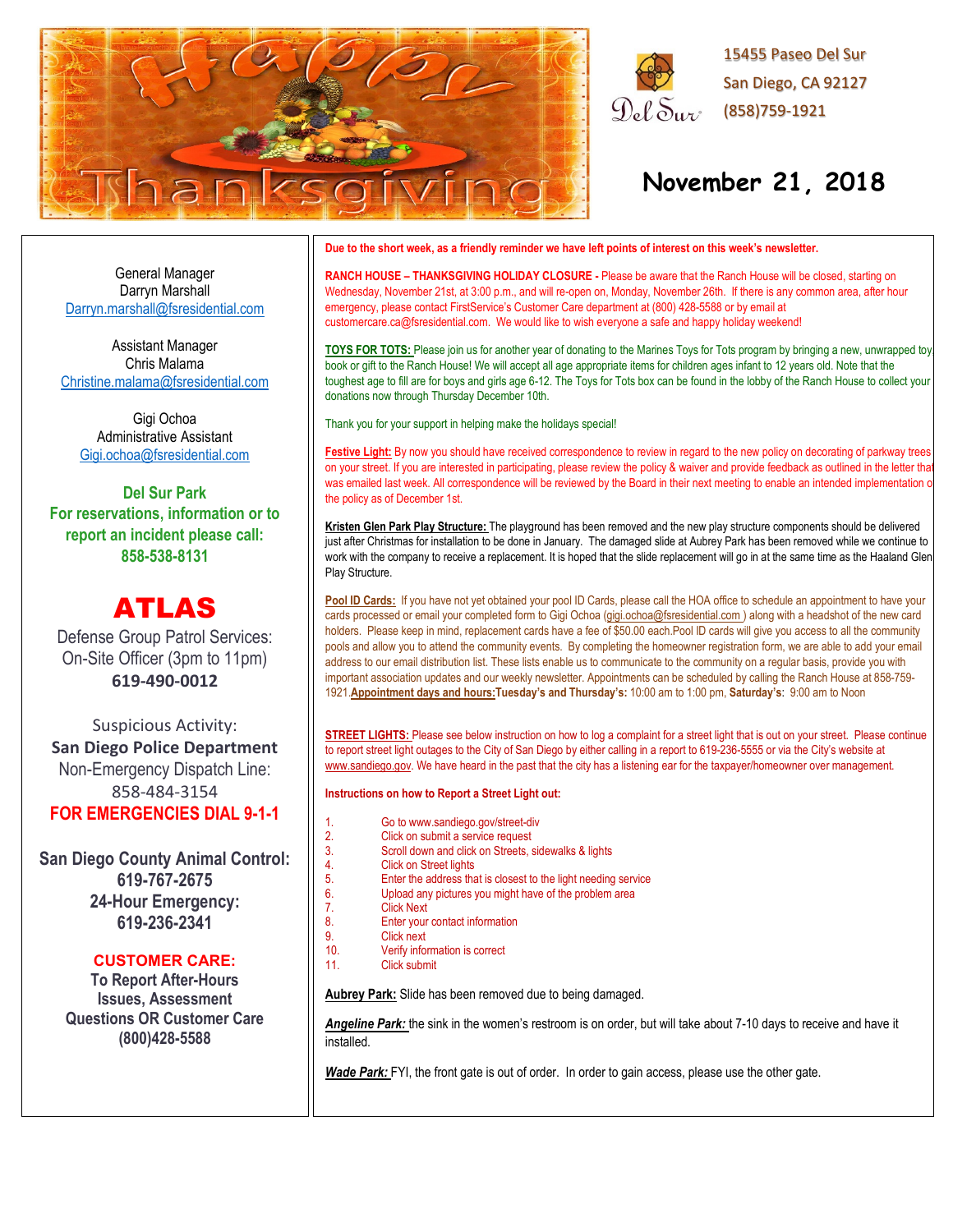# UPCOMING EVENTS:



# December 1, 2018

## 4:00 pm  $-$  8:00 pm

What: Our family holiday event is moving to Speckles Park! Come celebrate under the lights on the cobblestone street. We will be lighting the huge Christmas tree in the park at 5:30pm. Holiday crafts, bounce houses, Santa and his elves, real snow, and so much more!

Food: Delicious San Diego Food trucks. Food is available for purchase.

RSVP: Residents must RSVP to this event by December 1st. You are required to show your Del Sur ID Card at our welcome table in order to attend the event. This is a private event for Del Sur CSC residents and their guests.

Guests: Guests are able to attend this event if they are accompanied by a CSC member. All other guests are \$20 per person ages, 3+. Avaron residents and affordable housing in Del Sur are \$10 per person, ages 3+.

For more information contact the CSC at [info@delsurcsc.org](mailto:info@delsurcsc.org) or visit their website at [www.delsurcsc.org](http://www.delsurcsc.org/)

# *Caffe Mocha*

- $\cdot$  In a small bowl, combine equal parts warm water and sweetened cocoa powder.
- Stir until it forms a smooth syrup.
- Pour 2 Tbsp. of the syrup into an 8 oz. cup.
- Add a shot (1 oz.) of espresso or double-strength, dark-roasted coffee. (To brew double-strength coffee, use 4 Tbsp. of ground coffee for every 6 oz. of water.)
- Fill the rest of your cup with steamed milk. (If you don't have a milk steamer, heat milk on the stove to between 140 and 160 degrees.)
- ❖ Top with whipped cream and enjoy!

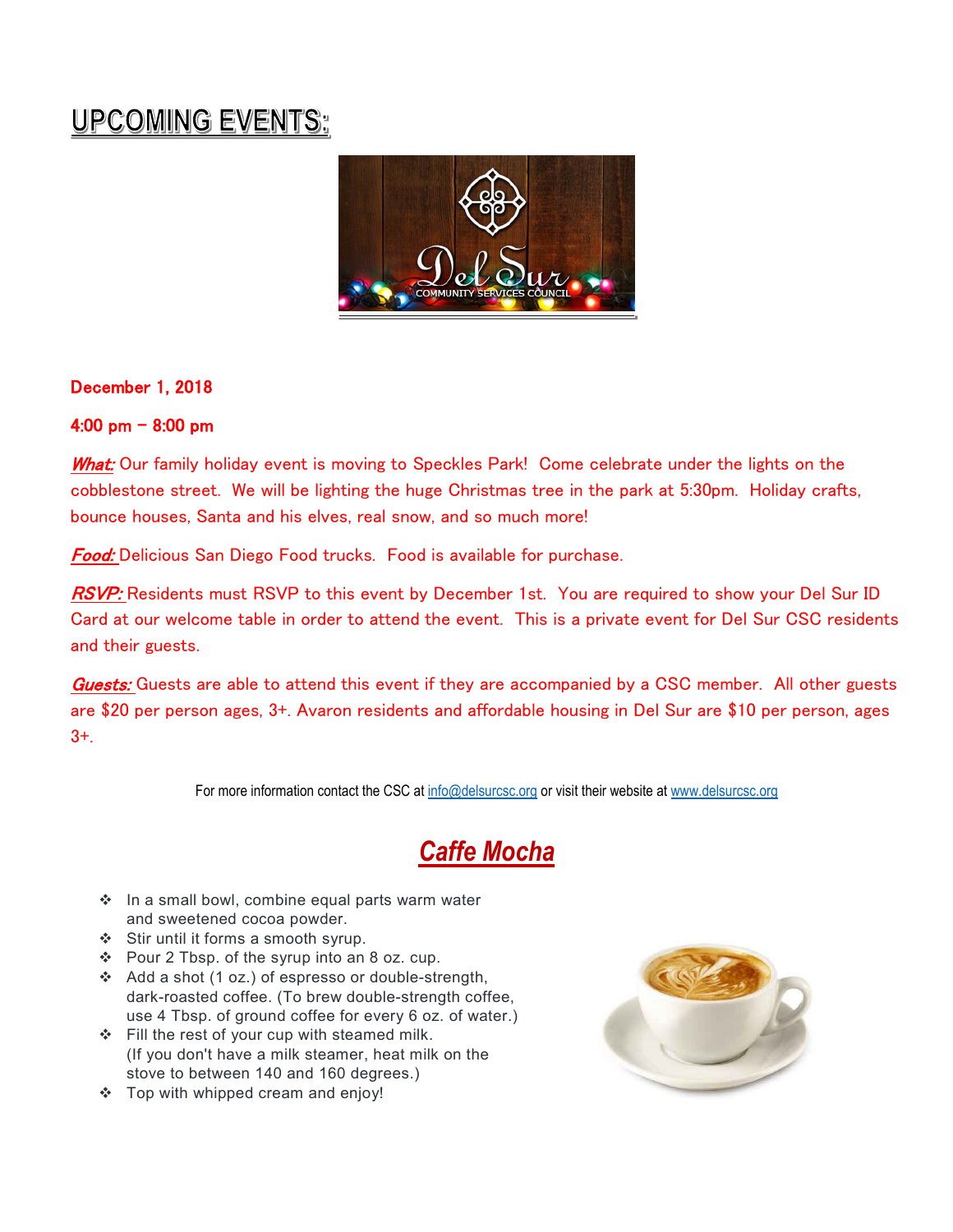

# Holiday Boutique Please join us at the Del Sur Ranch House for an evening of music, holiday shopping and fun. November 30, 2018 from 6:00-10:00pm Tickets presale \$7.00 or \$9.00 at the door. Presale at dnhsmusic.org includes 1 glass of wine, 5 raffle tickets, light hors d'oeuvres, and a swag bag